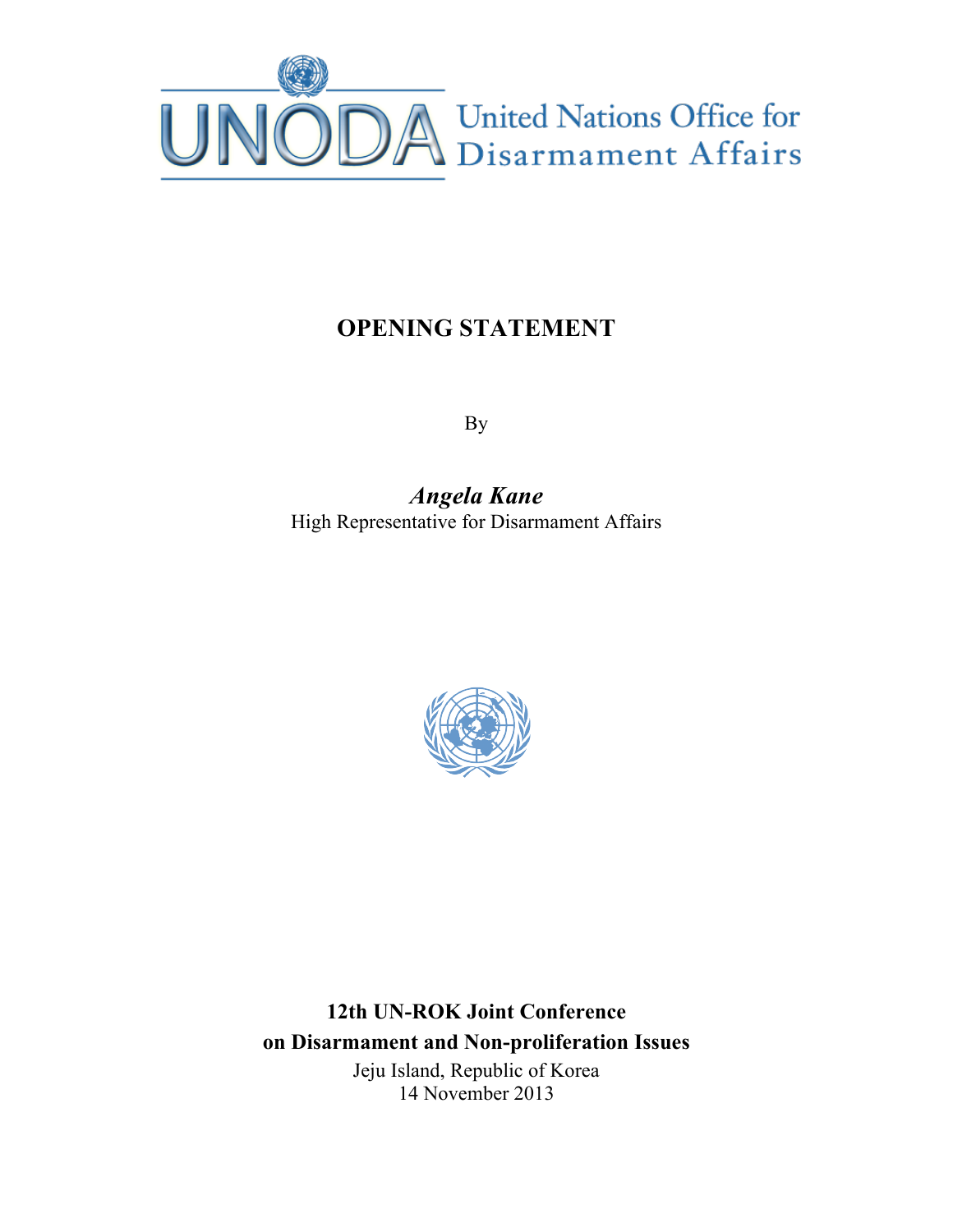Ladies and gentlemen, excellencies, distinguished participants and guests. It gives me great pleasure to welcome you to this 12th United Nations-Republic of Korea Joint Conference on Disarmament and Non-proliferation Issues. Allow me to take this opportunity to thank Deputy Minister for Multilateral and Global Affairs, Ambassador Dong-ik SHIN, and his colleagues at the Ministry of Foreign Affairs of the Republic of Korea, for their professional cooperation and continuing generous support in organizing this conference.

I also wish to express my appreciation to the Government and people of the Republic of Korea for their longstanding support for multilateral approaches to achieving disarmament and non-proliferation goals. Finally, I thank Vice Governor Bang Kisung and the Jeju Special Self-Governing Province, and its people, for hosting this conference—your beautiful island and hospitality provides the ideal location for this Conference.

Since 2002, the "Jeju Process" has been providing an annual forum for dynamic and candid discussions on challenging disarmament, arms control and non-proliferation issues at both the regional and global levels. The goal is not just to describe such issues, but also to identify practical steps towards addressing them. These useful discussions also contribute to confidencebuilding, which is vital in this important region. As in the previous 11 years, we have gathered together this year a broad range of highly qualified and distinguished participants, including relevant practitioners from governments and international organizations, as well as knowledgeable experts from policy institutes and academia.

This year's Conference is themed "Non-proliferation Regime in the 21<sup>st</sup> Century: Challenges and the Way Forward", and will focus on a range of non-proliferation issues, with a special emphasis on UN Security Council Resolution 1540 as it approaches its tenth anniversary next year. As this group knows well, the Resolution obligates all states to refrain from providing any support to non-state actors attempting to develop, acquire, manufacture, possess, transport, transfer or use nuclear, chemical or biological weapons and their means of delivery. The Conference will address key issues associated with the implementation of the Resolution, examine the means for its strengthening and universalization, as well as discuss the vision for the next decade.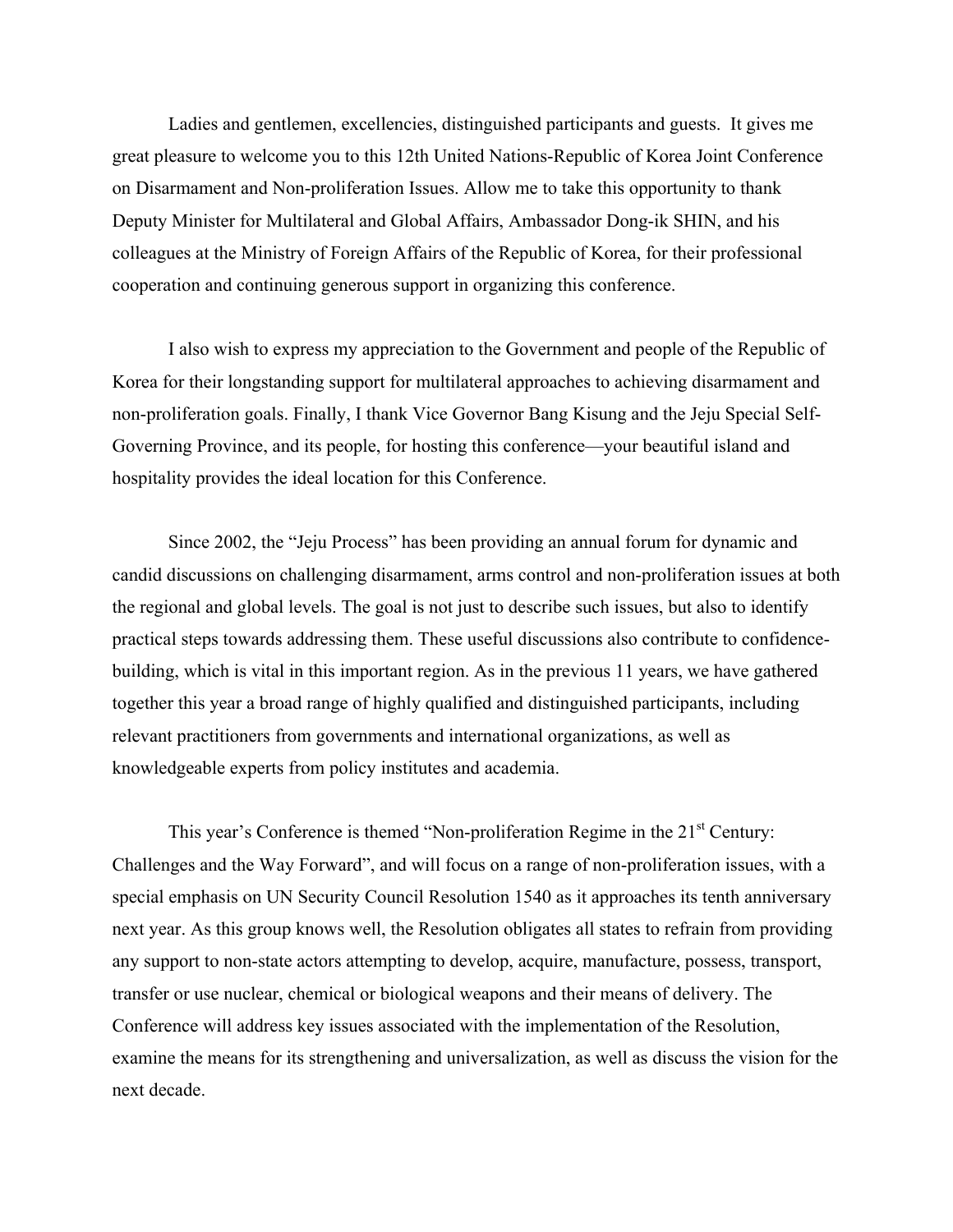The extension of the 1540 Committee's mandate to April 2021 underlines the long-term commitment of the international community to the full implementation of the Resolution. There is little doubt that achieving its aims will continue to depend heavily upon the commitment and national efforts of the Member States themselves with the support of the 1540 Committee. In UNODA, we view our work with the 1540 Committee and the 1540 Group of Experts as an integral part of our activities. We support international and national efforts to implement resolution 1540 in three key areas:

First – Facilitating national implementation activities;

- Second Strengthening cooperation between international and regional organizations; and,
- Third Building effective partnerships of key stakeholders -including civil society, private sector and academia.

I find it especially appropriate that this conference is being held in the Republic of Korea—given this country's record as an active supporter of UNSCR1540 and other nonproliferation activities. Your contributions serve as a model to others in this region and beyond for effective and creative domestic action. I have just come from an excellent conference in the capital—the Second Seoul Defense Dialogue—where issues of confidence-building and enhancing bilateral and multilateral relationships were discussed as tools to increase security in the region. Another contribution to the goals of Resolution 1540 was the organization of the 2012 Seoul Nuclear Security Summit, which focused on measures to enhance nuclear security worldwide. That event helped to raise the priority of nuclear security issues, inspired new initiatives, and promoted public awareness and support. And of course Republic of Korea is taking a leading role in the United Nations Security Council Committee established pursuant to Resolution 1540, through its chairmanship by Ambassador and Permanent Representative of the Republic of Korea to the United Nations Mr. Oh Joon.

The Conference will also touch upon other global non-proliferation obligations and initiatives, including United Nations Security Council sanctions. We will hear discussions on strengthening IAEA safeguards and increasing adherence to the Additional Protocol, with an aim